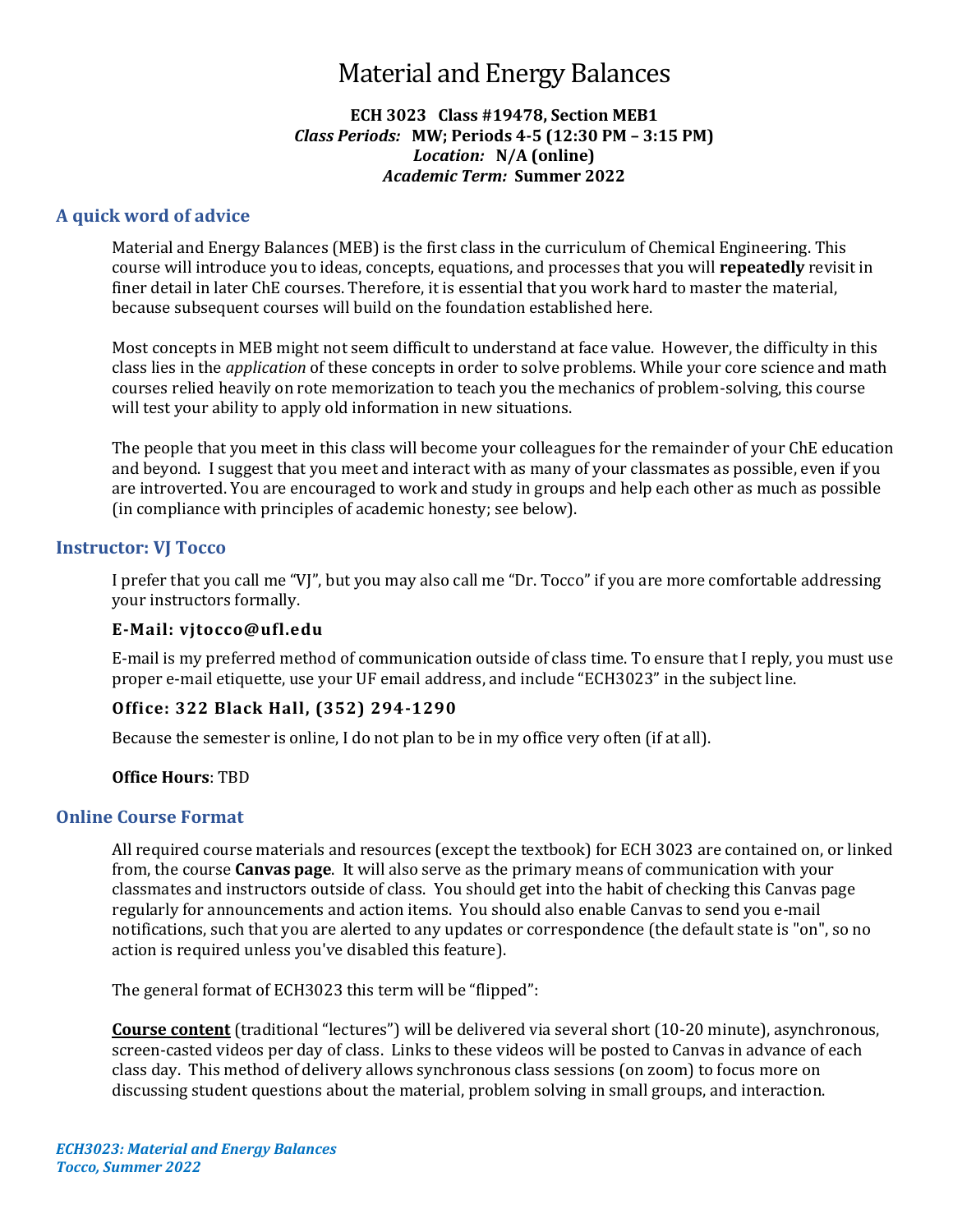## **In-Class Recording**

Students are allowed to record video or audio of class lectures. However, the purposes for which these recordings may be used are strictly controlled. The only allowable purposes are (1) for personal educational use, (2) in connection with a complaint to the university, or (3) as evidence in, or in preparation for, a criminal or civil proceeding. All other purposes are prohibited. Specifically, students may not publish recorded lectures without the written consent of the instructor.

A "class lecture" is an educational presentation intended to inform or teach enrolled students about a particular subject, including any instructor-led discussions that form part of the presentation, and delivered by any instructor hired or appointed by the University, or by a guest instructor, as part of a University of Florida course. A class lecture does not include lab sessions, student presentations, clinical presentations such as patient history, academic exercises involving solely student participation, assessments (quizzes, tests, exams), field trips, private conversations between students in the class or between a student and the faculty or lecturer during a class session.

Publication without permission of the instructor is prohibited. To "publish" means to share, transmit, circulate, distribute, or provide access to a recording, regardless of format or medium, to another person (or persons), including but not limited to another student within the same class section. Additionally, a recording, or transcript of a recording, is considered published if it is posted on or uploaded to, in whole or in part, any media platform, including but not limited to social media, book, magazine, newspaper, leaflet, or third party note/tutoring services. A student who publishes a recording without written consent may be subject to a civil cause of action instituted by a person injured by the publication and/or discipline under UF Regulation 4.040 Student Honor Code and Student Conduct Code.

# **Exam dates:**

Wednesday, June 8 (12:30 PM – 3:15 PM) Wednesday, July 13 (12:30 PM – 3:15 PM) Wednesday, August 3 (12:30 PM – 3:15 PM)

**These exam dates are subject to change, with at least 2 weeks of notice. If you have a conflict (another exam) during any of these times, please notify your instructor ASAP.**

# **Course Description**

(4 credits) Formulation and solution of material and energy balances utilizing physical/chemical properties of matter as applied to analyzing unit operations systems.

# **Course Pre-Requisites / Co-Requisites**

**Prerequisites:** CHM 2046 (General Chemistry), MAC 2312 (Calculus 2) and PHY 2048 (Physics 1) **Co-requisites:** PHY 2049 (Physics 2), MAC 2313 (Calculus 3), and MAP 2302 (Differential Eq.)

# **Course Objectives**

Broadly, at the end of this course, a student should be able to do the following:

- 1)Perform basic chemical engineering calculations, including (but not limited to) unit conversions, mass/mole conversions, balance chemical reactions, interpolate tabulated data…
- 2)Draw and label a process flow diagram from a written description of a process.
- 3)Perform a degree-of-freedom analysis.
- 4)Derive and solve the equations needed to solve for unknown process variables.
- 5)Use Microsoft Excel to automate repeatable and tedious calculations.

*ECH3023: Material and Energy Balances Tocco, Summer 2022*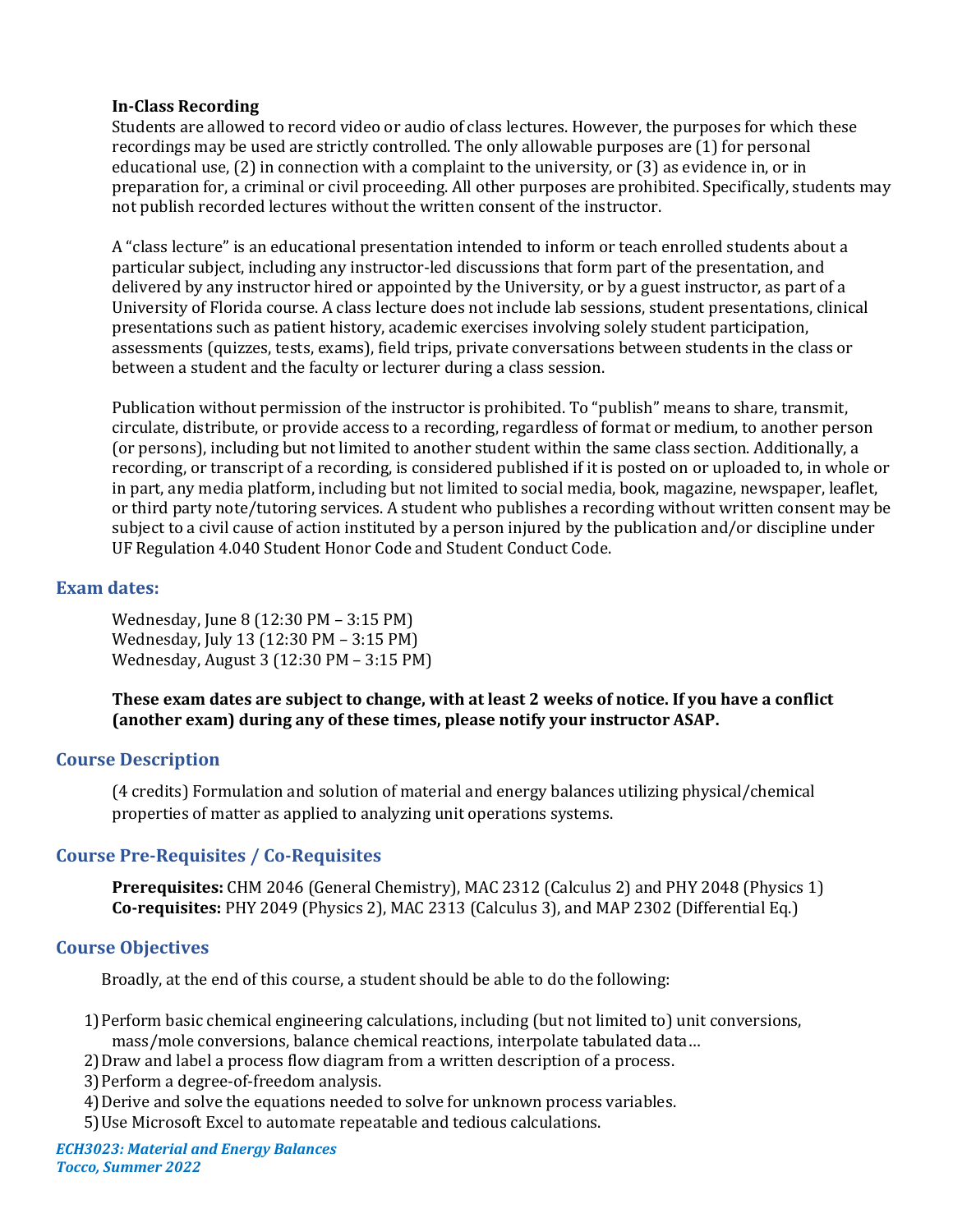In addition to these learning objectives, the assignments are designed to develop the following skills, which are characteristic of real-world problems, and therefore essential for any practicing chemical engineer:

- 1) Read, interpret, and follow directions, prompts, and problem statements.
- 2) Detect and disregard superfluous given information.
- 3) Use resources to find extra information which is needed, but not given.
- 4) Brainstorm reasons for unexpected behavior (troubleshooting).

# **Materials and Supply Fees**

None

# **Professional Component (ABET):**

Specific outcomes of instruction

- The student will be able to identify the unit operations involved in a process, draw process flowcharts for single- and multiple-unit operations, identify process variables, label process streams, and develop relationships between process variables for individual process units and complex processes common to chemical engineering practice.
- The student will be able to develop mass and energy balance equations necessary to solve reactive and non-reactive steady-state and transient systems by hand.
- The student will be able to perform simple degree-of-freedom analysis to identify the number of unknowns relating total mass and energy, mass and energy flow rates, and mass composition.
- The student will be able to use fundamental thermodynamic relationships (equations of state, phase equilibria, vapor pressure) as well as empirical thermodynamics relationships (Raoult's law, Henry's law, Antoine equation), and apply these to the solution of mass and energy balance problems.
- The student will be able to report engineering calculations and problem solutions in a professional manner.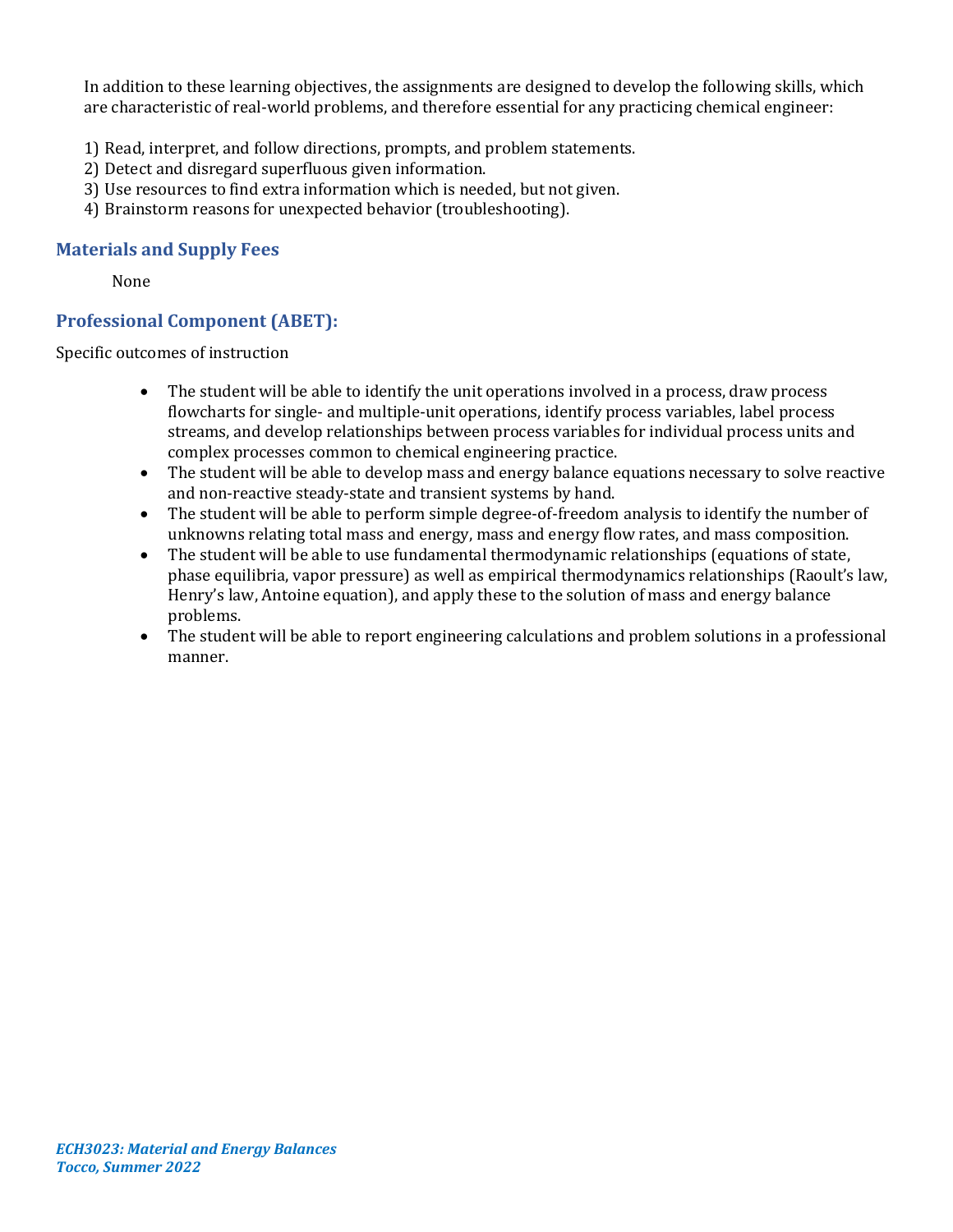# **Relation to Program Outcomes (ABET):**

|    | <b>Outcome</b>                                                                                      | Coverage |
|----|-----------------------------------------------------------------------------------------------------|----------|
|    | 1. An ability to identify, formulate, and solve complex engineering problems by applying principles | High     |
|    | of engineering, science, and mathematics                                                            |          |
|    | 2. An ability to apply engineering design to produce solutions that meet specified needs with       |          |
|    | consideration of public health, safety, and welfare, as well as global, cultural, social,           |          |
|    | environmental, and economic factors                                                                 |          |
| 3. | An ability to communicate effectively with a range of audiences                                     |          |
| 4. | An ability to recognize ethical and professional responsibilities in engineering situations and     |          |
|    | make informed judgments, which must consider the impact of engineering solutions in global,         |          |
|    | economic, environmental, and societal contexts                                                      |          |
|    | 5. An ability to function effectively on a team whose members together provide leadership, create   |          |
|    | a collaborative and inclusive environment, establish goals, plan tasks, and meet objectives         |          |
|    | 6. An ability to develop and conduct appropriate experimentation, analyze and interpret data, and   |          |
|    | use engineering judgment to draw conclusions                                                        |          |
|    | 7. An ability to acquire and apply new knowledge as needed, using appropriate learning strategies   | High     |
|    |                                                                                                     |          |

# **Required Textbook**

Elementary Principles of Chemical Processes (4th Ed.) by Felder, Rousseau, and Bullard; Wiley, ISBN 13:978-0-470-61629-1

*Note: This textbook is widely regarded by practicing Chemical Engineers as one of the most helpful and wellwritten Chemical Engineering textbooks. Although readings will not be assigned for credit, you may find that reading the textbook is essential in order to perform well in this course. The textbook also contains many useful tables of physical data. You may use another edition of the textbook, but keep in mind that is your responsibility (and your responsibility alone!) to determine the differences between your edition and the 4th edition.*

# **Required Software**

**Microsoft Excel** will be needed for some homework assignments. Therefore, you will need access to this software on your personal laptop.

# **Recommended Materials**

Any model of scientific calculator may be useful for solving homework and exam problems.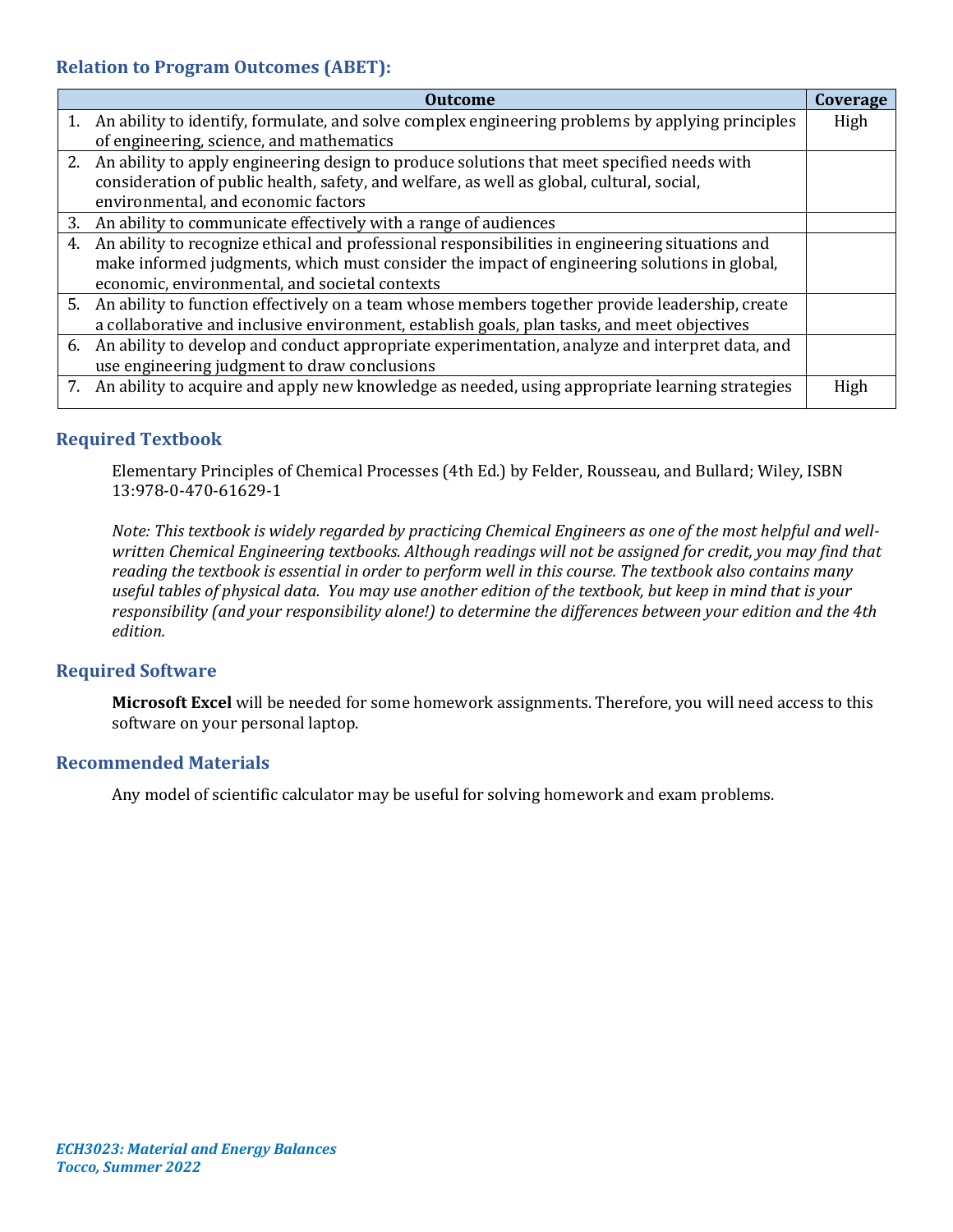# **Course Schedule (approximate and tentative)**

Refer to the "Modules" page on Canvas for more detail

| Week(s)      | Topic(s)                                                                      |  |  |
|--------------|-------------------------------------------------------------------------------|--|--|
| 1            | Course Introduction, Chemical Processes, Data Fitting, Pressure               |  |  |
| $\mathbf{2}$ | Process Variables, Process Classification, Process Flow Diagrams              |  |  |
| 3            | Material balance calculations, Single-Unit Processes, Multiple-Unit Processes |  |  |
| 4            | Recycle/Bypass, Stoichiometry, Reactive Systems                               |  |  |
| 5            | <b>Combustion Reactions</b>                                                   |  |  |
| 6            | Ideal Gas Law, Single-Phase Systems, Introduction to Phase Equilibrium        |  |  |
| 7            | Multiphase Systems, Txy & Pxy Diagrams                                        |  |  |
| 8            | Introduction to Energy Balances                                               |  |  |
| 9            | Thermodynamic Data Tables, Mechanical Energy Balances                         |  |  |
| 10           | Non-reactive Systems Involving an Energy Balance                              |  |  |
| 11           | Nonreactive Energy Balances, Reactive Energy Balances                         |  |  |
| 12           | Unsteady-State Processes                                                      |  |  |

# **Attendance Policy and Expectations**

Virtual attendance will not be officially monitored or graded, but you are expected to attend and participate in all synchronous class meetings. You are required to watch all course content videos at your own pace, but in advance of synchronous class meetings.

When interacting with fellow students and instructors online, you are expected to maintain professionalism and behave respectfully. The community of ECH 3023 will be supportive and inclusive. Offensive imagery and/or language will not be tolerated in any capacity.

# **Evaluation of Grades/Course Assignments**

# **Exams: 3 exams, (20% each, 60% total)**

All exams are open-resource (books, notes, computational tools and online reference material), and will proctored via Zoom. However, you are not permitted to consult with any other person (or work done by other people) in any capacity while completing exams. This includes, but is not limited to: communication with classmates or previous ECH 3023 students and searching for/referencing solutions online or from previous semesters.

The exams are not necessarily cumulative, however, material from each section builds upon skills and concepts learned in previous chapters. The primary focus will be on material covered since the last exam.

The format of the questions will vary, but expect a range of "easy" (roughly 30%), "medium" (roughly 40%) and "challenging" (roughly 30%) parts, with the point values for each question/part clearly labeled.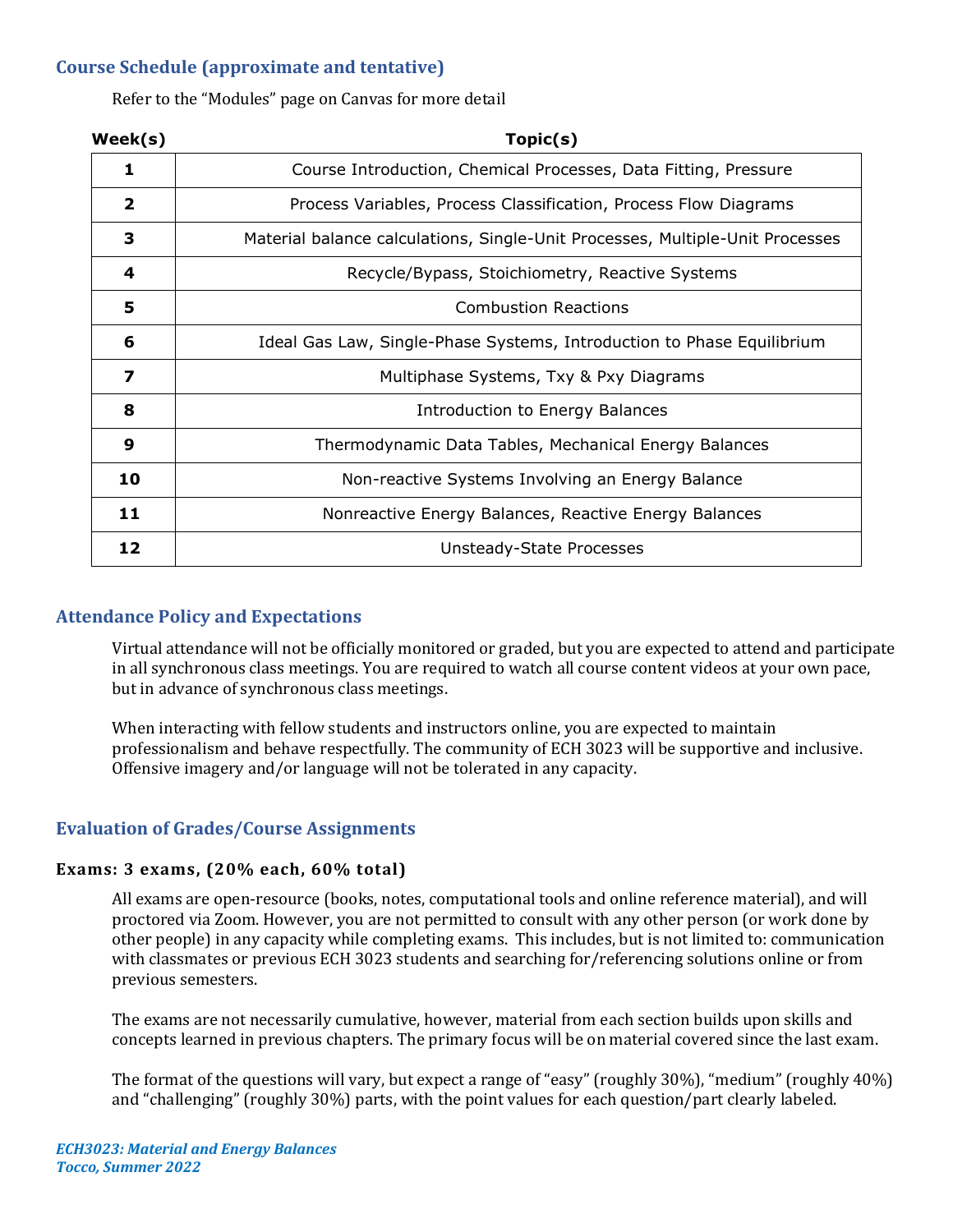# **Homework/In-class group problems/Quizzes (30% of grade):**

Individual homework will be assigned approximately biweekly, and due (usually, but not always) on nonexam Wednesdays.

Expect the homework problems to challenge you. VJ will answer direct, well-articulated questions relating to the homework, but will not guide you through the solution, troubleshoot your mistakes, or check your answers before submission.

In completing the homework assignments, you may not seek, possess, use, reference, or look at any work or solution (in part or in whole) that was not developed by you. This includes, but is not limited to, previous students assignments, work developed by classmates, and solutions on online websites (like Chegg or Course Hero). Posting homework problems online and looking at solutions on these websites is a violation of academic honesty.

However, you are permitted to discuss (verbally) the problems and problem-solving strategies with your classmates, provided that you remain within the boundaries of the academic honesty policy. I recognize that these boundaries of academic honesty can sometimes be difficult to navigate, and if you are ever unsure what is/is not allowed, you are highly encouraged to ask your instructor (before partaking!).

**Solution Submission:** Homework is to be submitted electronically on Canvas. Your homework solution must include the problem statements, with all requested answers reported in the answer box(es) provided.

A good problem solution primarily consists of a description of problem-solving logic in complete sentences, with equations to supplement the logic. Your work should be organized neatly and be easy to read and follow. You may type your solutions, but equations must be typeset with the "Equation Editor" in Word (or equivalent in another program). Because this can become quite time-consuming, I recommend handwriting your solutions.

There are several free smartphone apps that can scan your work and convert it to a PDF (such as "CamScanner"). Photographs (learn the difference between a PDF and a photograph) are not acceptable. Please let VJ know if access to this technology is unavailable, and accommodations will be made.

**Grading:** Grading of homework problems occurs on the following basis:

Blank or minimal effort – 0 points Not completed/insufficient work shown – 1 point Complete and incorrect, but difficult to follow – 2 points Correct, but difficult to follow **or** incorrect, but presented professionally – 3 points Correct and presented professionally – 4 points

Essay responses will be graded for content, concision, clarity, and grammar.

Scores/feedback will be available approximately one week after submission.

**Due Date:** Homework is due at 11:59 PM on Wednesdays and graded *as submitted*.

To incentivize you to start (and finish) homework assignments early, homework submitted by **noon** on the day before the due date will earn two automatic bonus points.

Late homework will be penalized 4 points per day, up to *three days* after the due date. In other words, assignments submitted from 12:00 AM – 11:59 PM on Thursday can earn a maximum of 16 points, from 12:00 AM – 11:59 PM on Friday: 12 points, and 12:00 AM – 11:59 PM on Saturday: 8 points. Homework solutions will be posted on Sunday morning, after which no homework will be accepted.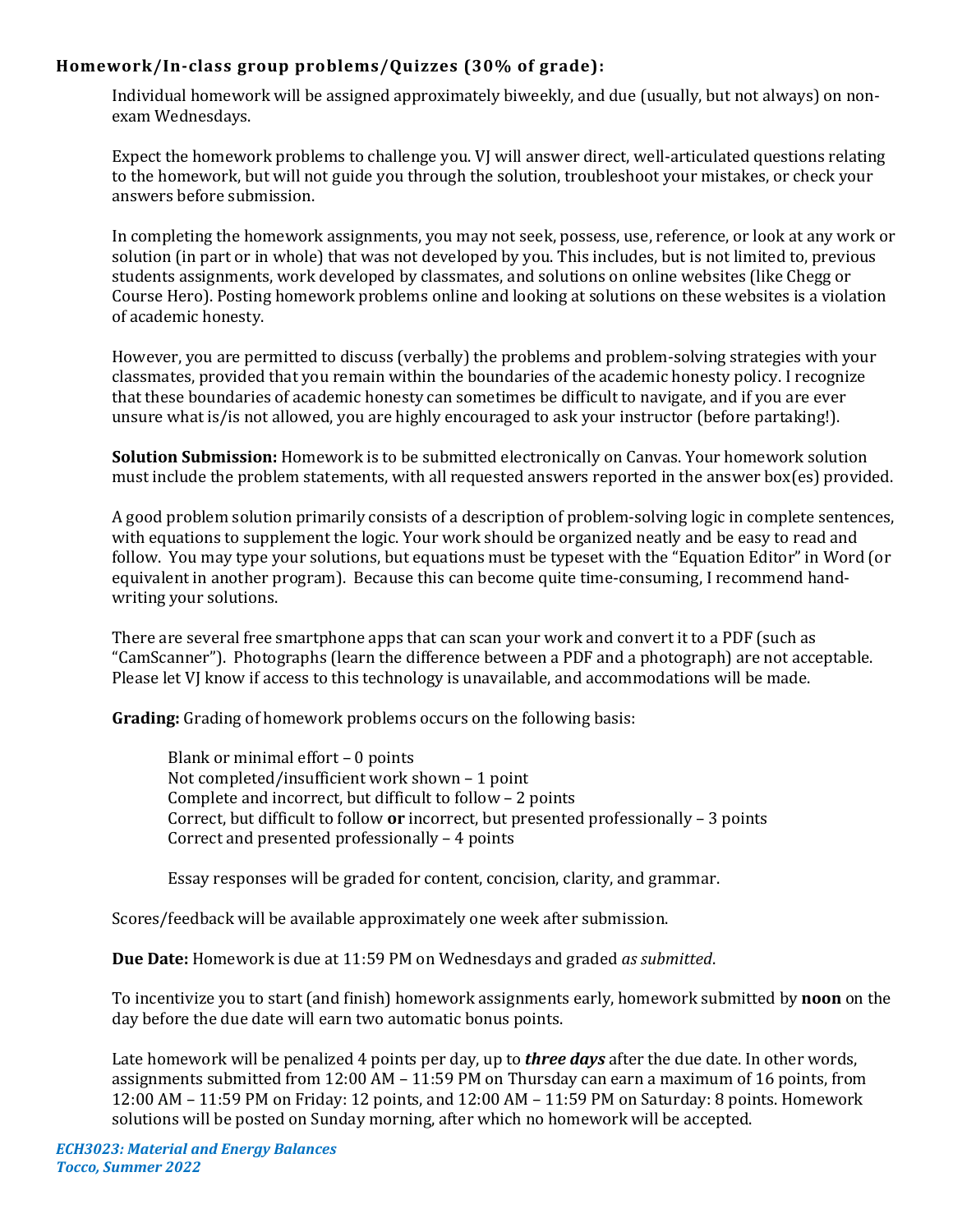**Low Score Drop:** Each student's lowest homework score will be dropped at the end of the semester. This policy covers emergencies and technological issues alike, and no documentation or action is required of the student.

No further accommodations or deadline extensions for homework or quizzes will be granted due to technological issues or emergencies. You should anticipate that these issues will arise at the worst possible time (for example, wifi always seems to crash 10 minutes before the homework is due), and plan contingencies.

### *Significant progress must be demonstrated on a minimum of 70% of the homework problems in order to pass the course.*

Team-based in-class problems or short quizzes may also be administered during class. Credit may be allocated towards completion and/or participation.

### **Team-Based Project: (10%)**

In the class project, you will work in assigned groups of 3-4 to compose and solve an original problem. More details will be given when the project is assigned later in the semester.

# **Extra Credit: (1%, due Monday, August 1)**

Option 1: Write an original exam/homework problem. You must submit the **problem statement, an answer key, and an explanation of the concept** that the question is testing. In addition, by submitting these questions, you authorize me to use them in subsequent semesters (or, if the question is good enough, this semester!). You may submit as many questions as you like.

Option 2: Submit a creative expression of your experiences in ECH3023. Submissions may include a song, video, poem, craft, artwork, or any other creation. The only constraints are that your submission must be completely original, and your submission must be **shared** with the rest of the class on the last day of class.

#### **Grading Policy**

To determine your final percentage, sum all points earned in a particular category and subtract by the number of points possible. Then, multiply by the percentage that the category contributes to the final score (described above). The thresholds to earn a given letter grade are listed below:

| Percentage | <b>Letter Grade</b> |  |
|------------|---------------------|--|
| 90.0-100   | $A/A-$              |  |
| 80.0-89.9  | $B+/B/B-$           |  |
| 72.0-79.9  | $C+ / C$            |  |
| 70.0-71.9  | C-                  |  |
| 60.0-69.9  | $D+/D/D-$           |  |
| $<$ 60.0   | F                   |  |

Determination of  $+$ / $-$ /-letter grades will be based primarily on the distribution of student scores within the tier (with roughly 1/3 in each bin). However, these may also be subject to instructor's discretion, considering professionalism, participation, effort, and performance trajectory. These decisions will be based solely on the instructor's discretion.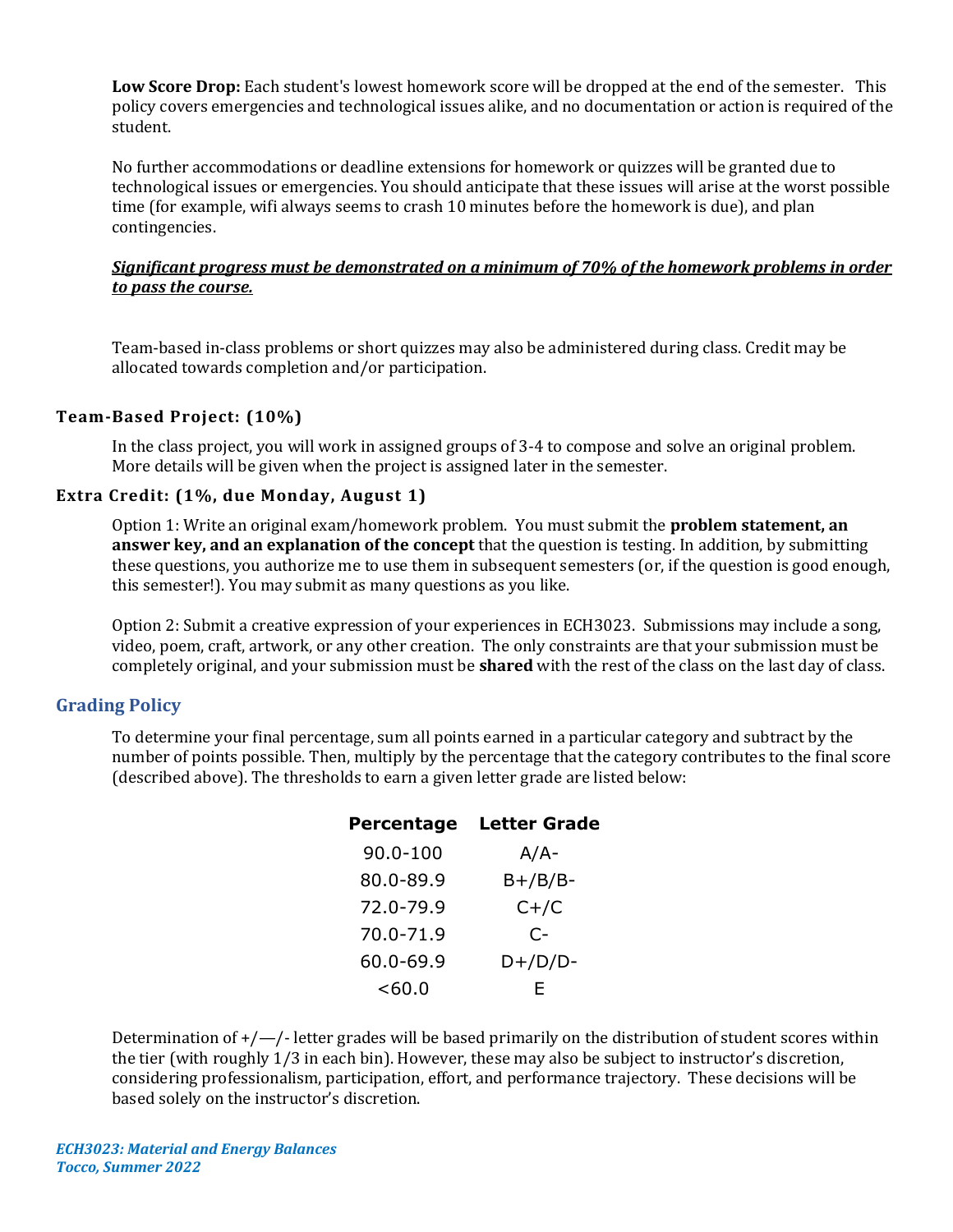Note that departmental policy requires a grade of C or above in order to continue to the next courses in the curriculum.

More information on UF grading policy may be found at: <https://catalog.ufl.edu/ugrad/current/regulations/info/grades.aspx>

#### **Regrades:**

To submit a regrade, email VJ. You must directly state the number of points you think you deserve and a full explanation of the discrepancy (unless it is a simple addition error). **The deadline for regrades is one week from the date the assignment was graded.**

# **Make-Up Policy**

In the case of an emergency, technological issue, or excused absence during an exam, one *comprehensive* make-up exam will be offered at the end of the semester, provided that **adequate proof/documentation is presented in writing**.

Make-up work for extended excused absences will be considered on a case-by-case basis in a manner that is fair for you and your classmates. Excused absences must be consistent with university policies in the undergraduate catalog [\(https://catalog.ufl.edu/ugrad/current/regulations/info/attendance.aspx\)](https://catalog.ufl.edu/ugrad/current/regulations/info/attendance.aspx) and require appropriate documentation.

# **Students Requiring Accommodations**

Students with disabilities requesting accommodations should first register with the Disability Resource Center (352-392-8565, https://www.dso.ufl.edu/drc) by providing appropriate documentation. Once registered, students will receive an accommodation letter which must be presented to the instructor when requesting accommodation. Students with disabilities should follow this procedure as early as possible in the semester.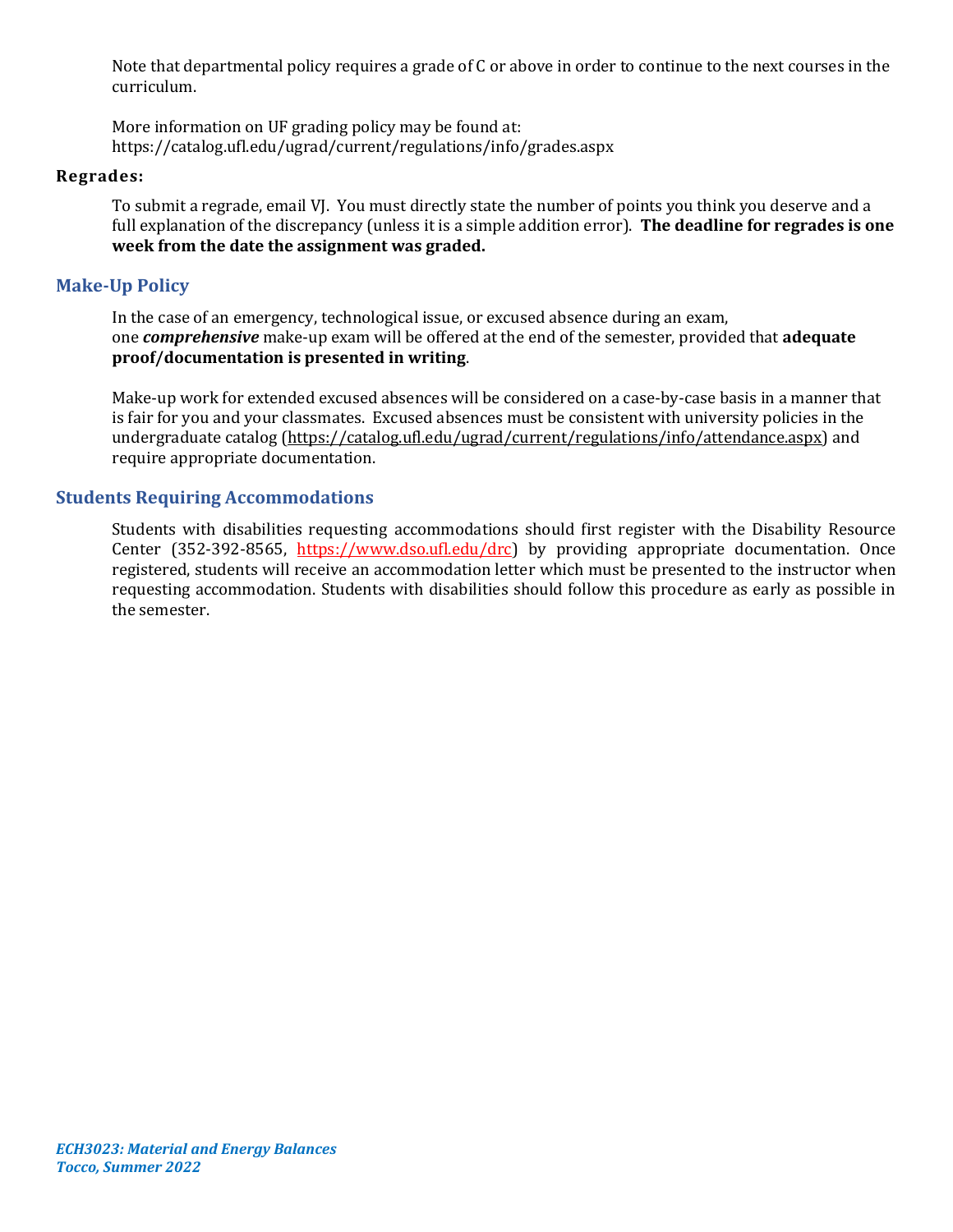# **Course Evaluation**

Students are expected to provide professional and respectful feedback on the quality of instruction in this course by completing course evaluations online via GatorEvals. Guidance on how to give feedback in a professional and respectful manner is available at [https://gatorevals.aa.ufl.edu/students/.](https://gatorevals.aa.ufl.edu/students/) Students will be notified when the evaluation period opens, and can complete evaluations through the email they receive from GatorEvals, in their Canvas course menu under GatorEvals, or via [https://ufl.bluera.com/ufl/.](https://ufl.bluera.com/ufl/) Summaries of course evaluation results are available to students at [https://gatorevals.aa.ufl.edu/public](https://gatorevals.aa.ufl.edu/public-results/)[results/.](https://gatorevals.aa.ufl.edu/public-results/)

### **University Honesty Policy**

UF students are bound by The Honor Pledge which states, "We, the members of the University of Florida community, pledge to hold ourselves and our peers to the highest standards of honor and integrity by abiding by the Honor Code. On all work submitted for credit by students at the University of Florida, the following pledge is either required or implied: "On my honor, I have neither given nor received unauthorized aid in doing this assignment." The Honor Code ([https://sccr.dso.ufl.edu/policies/student-honor-code-student](https://sccr.dso.ufl.edu/policies/student-honor-code-student-conduct-code/)[conduct-code/\)](https://sccr.dso.ufl.edu/policies/student-honor-code-student-conduct-code/) specifies a number of behaviors that are in violation of this code and the possible sanctions. Furthermore, you are obligated to report any condition that facilitates academic misconduct to appropriate personnel. If you have any questions or concerns, please consult with the instructor or TAs in this class.

### **Commitment to a Safe and Inclusive Learning Environment**

The Herbert Wertheim College of Engineering values broad diversity within our community and is committed to individual and group empowerment, inclusion, and the elimination of discrimination. It is expected that every person in this class will treat one another with dignity and respect regardless of gender, sexuality, disability, age, socioeconomic status, ethnicity, race, and culture.

If you feel like your performance in class is being impacted by discrimination or harassment of any kind, please contact your instructor or any of the following:

- Your academic advisor or Graduate Program Coordinator
- Robin Bielling, Director of Human Resources, 352-392-0903, [rbielling@eng.ufl.edu](mailto:rbielling@eng.ufl.edu)
- Curtis Taylor, Associate Dean of Student Affairs, 352-392-2177[, taylor@eng.ufl.edu](mailto:taylor@eng.ufl.edu)
- Toshikazu Nishida, Associate Dean of Academic Affairs, 352-392-0943[, nishida@eng.ufl.edu](mailto:nishida@eng.ufl.edu)

#### **Software Use**

All faculty, staff, and students of the University are required and expected to obey the laws and legal agreements governing software use. Failure to do so can lead to monetary damages and/or criminal penalties for the individual violator. Because such violations are also against University policies and rules, disciplinary action will be taken as appropriate. We, the members of the University of Florida community, pledge to uphold ourselves and our peers to the highest standards of honesty and integrity.

#### **Student Privacy**

There are federal laws protecting your privacy with regards to grades earned in courses and on individual assignments. For more information, please see: <https://registrar.ufl.edu/ferpa.html>

#### **Campus Resources:**

#### **Health and Wellness**

U Matter, We Care:

*ECH3023: Material and Energy Balances Tocco, Summer 2022*